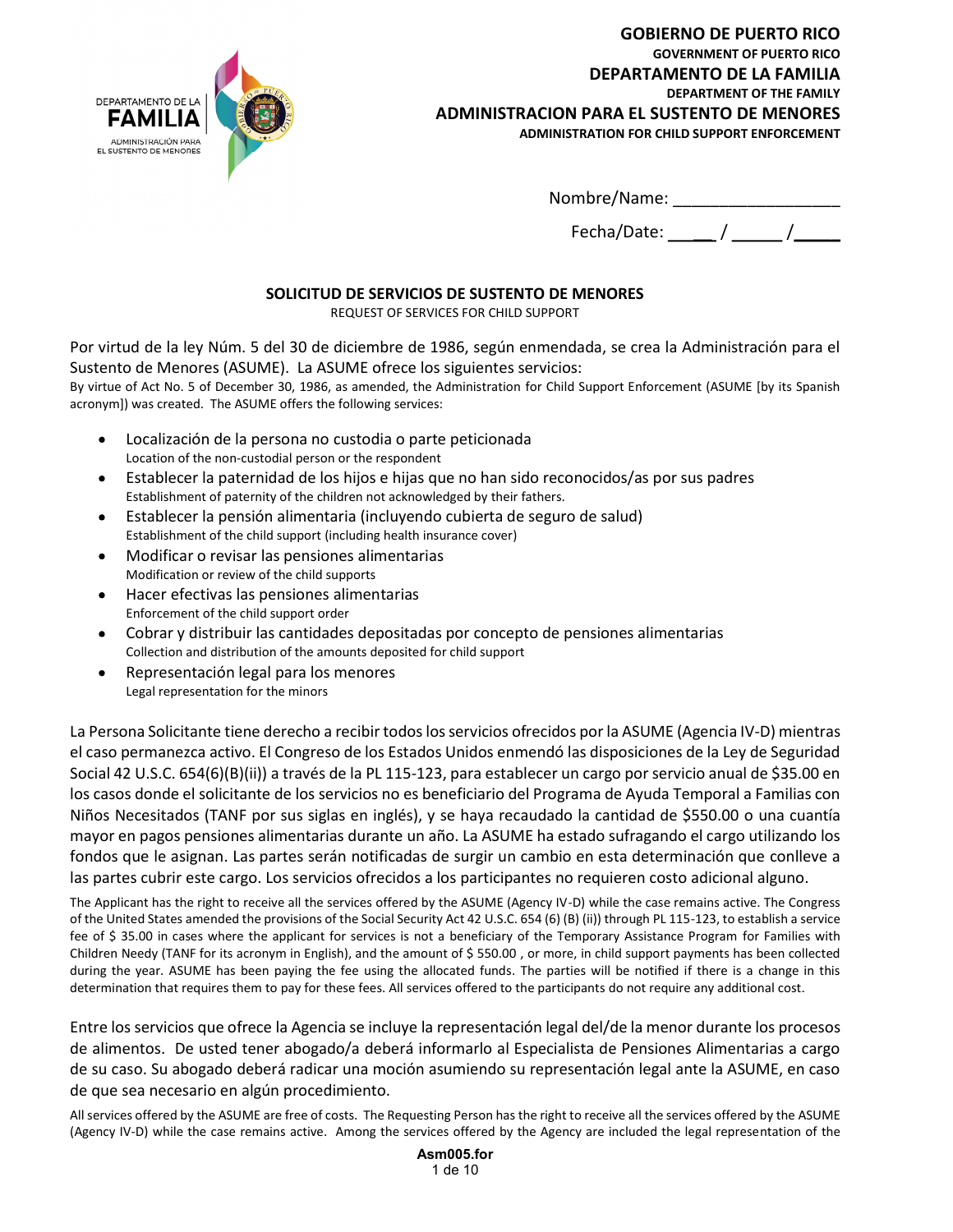### GOBIERNO DE PUERTO RICO GOVERNMENT OF PUERTO RICO DEPARTAMENTO DE LA FAMILIA DEPARTMENT OF THE FAMILY ADMINISTRACION PARA EL SUSTENTO DE MENORES ADMINISTRATION FOR CHILD SUPPORT ENFORCEMENT

minor during the support processes. If you have a lawyer, you must inform the Child Support Specialist in charge of your case. Your lawyer must file a motion assuming legal representation before the ASUME, if necessary in any procedure.

Para recibir los servicios antes mencionados, es requisito que complete este documento. Estos servicios se ofrecen para beneficio de los/las menores de veintiún (21) años. La Solicitud de Servicio de Sustento de Menores de una persona incapacitada legalmente debe ser completada por su tutor/a o la persona custodia.

In order to receive the services afore-mentioned, it is required that you complete this document. These services are offered for the benefit of minors with less than twenty-one (21) years of age. The Request of Services for Child Support of a legally disabled person must be completed by his/her tutor or custodial person.

Toda persona que solicite los servicios de la ASUME deberá proveer su información personal, y la de la otra persona indispensable en el proceso de alimentos. La información que provea debe ser exacta, según su mejor conocimiento. Se le requerirá información como nombre, número de seguro social, dirección, nombre del patrono y los documentos necesarios para llevar a cabo el proceso solicitado. Es su responsabilidad mantenernos continuamente informados acerca de cualquier cambio en la información que suministró originalmente, incluyendo dirección postal y física, teléfonos y dirección de correo electrónico.<br>Every person who requests the services of the ASUME must provide their personal information, and that of the other party nec

the process for support. The information provided must be exact, according to your best knowledge. You will be required information such as name, social security number, address, name of employer and the documents needed to follow the process requested. It is your responsibility to keep us continually informed of any change in the information you originally provided, including your physical and postal address, telephone number and email address.<br>Esta Solicitud de Servicios, al igual que otros formularios, puede también obtenerse a través de la página

electrónica <u>www.asume.pr.gov</u><br>This Request of Services, as well as other forms, can be obtained through the electronic page www.asume.pr.gov

### Documentos requeridos:

Documents required:

- Fotocopia de los Certificados de Nacimientos de los/las menores y de la persona encargada de éstos.  $\bullet$ Photocopy of the Birth Certificates of the minors and the person in charge of them.
- Fotocopia del Certificado de Matrimonio Photocopy of the Marriage Certificate
- Fotocopia de las tarjetas de Seguro Social de la persona que solicita los servicios y de los /las menores. Photocopy of the Social Security cards of the person that requests the services and of the minors.
- Sentencia de divorcio certificada, si aplica. Certified judgment of divorce, if applies.
- s de los/las menores y de la persona encargada de estos.<br>
he person in charge of them.<br>
e la persona que solicita los servicios y de los /las menores.<br>
hat requests the services and of the minors.<br>
tableciendo la pensión a Sentencia, Resolución u Orden certificada estableciendo la pensión alimentaria, si aplica. En caso de que la persona no custodia resida fuera de Puerto Rico, ud. debe presentar estos documentos certificados por el Tribunal.

Certified Judgment, Decision or Order establishing the child support, if applies. In case the non-custodial person does not reside in Puerto Rico, you must present these documents certified by the Court.

- Evidencia de seguro médico de los menores Evidence of medical insurance of the minors
- $\bullet$ Fotografía de la persona a localizar Photograph of the person to be located.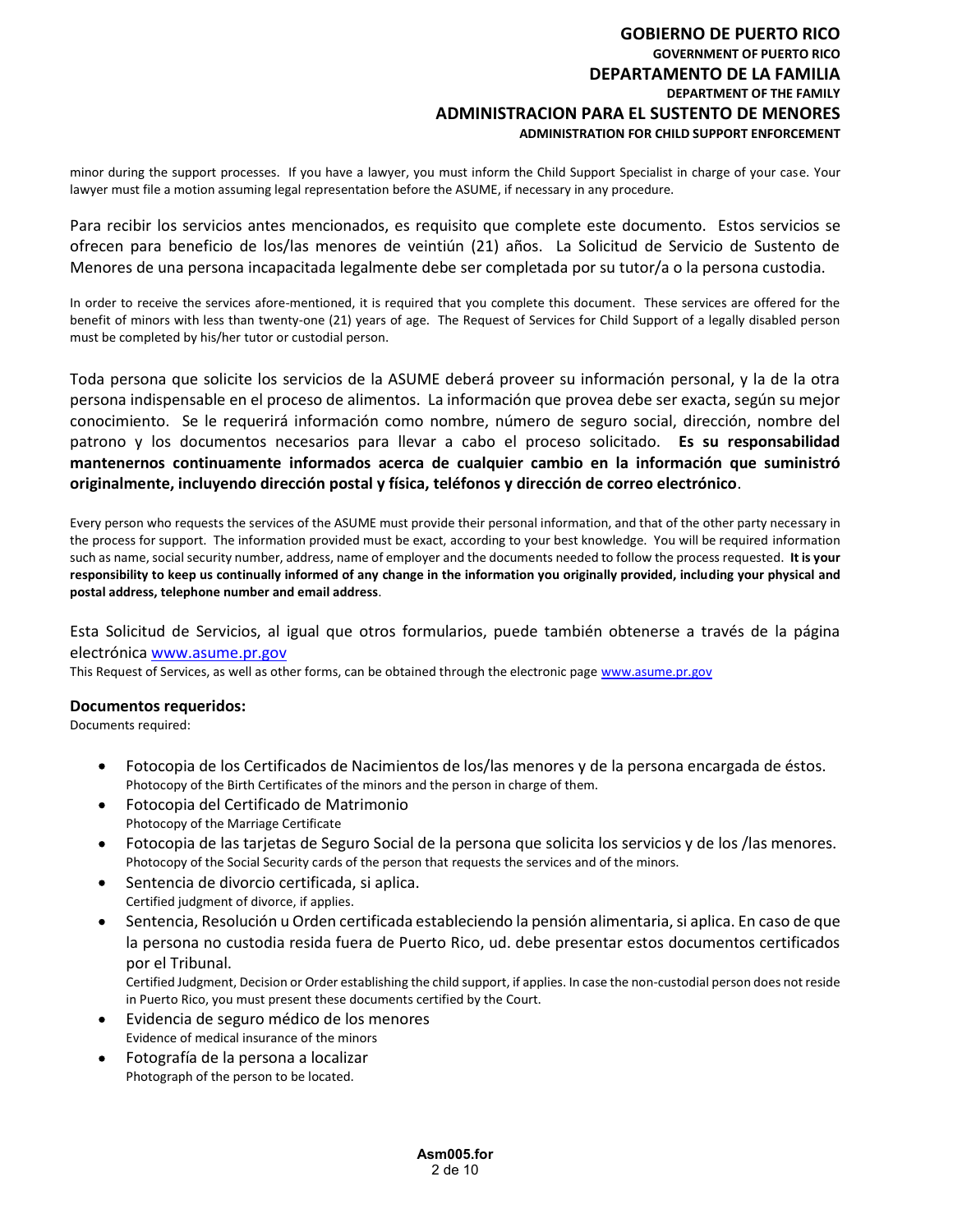### Confidencialidad:

Confidentiality:

La información que utilice la ASUME es confidencial según lo establece la sección 303.21 del Código de Regulación Federal. Toda la información que solicita la ASUME es necesaria para cumplir con el propósito de atender su solicitud, según los procedimientos y regulaciones, tanto federales como locales. Suministrar la información solicitada es mandatorio. No proveer información indispensable puede resultar en el cierre del caso.

The information used by the ASUME is confidential, as established in section 303.21 of the Federal Regulation Code. All information requested by the ASUME is needed to comply with the purpose of attending your request, according to the federal, as well as local, procedures and regulations. Providing the information requested is mandatory. Not providing necessary information can result in the closing of the case.

La Ley Federal 42 USC § 405 (c) dispone que es obligatorio que usted nos provea su número de seguro social. Este número será utilizado por la ASUME y otras agencias para identificarle y localizarle con el propósito de establecer paternidad, y establecer, modificar y hacer cumplir órdenes de alimentos y sustento médico. Además, se nos faculta a solicitar su número de seguro social cuando nos llame o visite para identificar su caso, así como en formularios utilizados durante el trámite de nuestros servicios.

Federal Act 42 USC § 405 (c) states that it is obligatory that you provide us with your social security number. This number will be used by the ASUME and other agencies to identify and locate you with the purpose of establishing paternity, and establishing, modifying and enforcing the orders for child and medical support. Also, it authorizes us to request your social security number when you call or visit us in order to identify your case; as well as in forms used during the process of our services.

Cualquier información que se adquiera durante el desempeño de nuestros deberes oficiales se mantendrá de forma confidencial. La información adquirida sólo se utilizará para fines oficiales de la ASUME y del Departamento de la Familia. Sólo se podrá revelar información a las personas autorizadas por ley.

Any information acquired during the performance of our official duties will be kept in confidentiality. The information acquired will only be used for official purposes of the ASUME and the Department of the Family. Information can only be revealed to people authorized by law.

### Política de Digitalización de Documentos:

Policy on Digitalization of Documents:

to the Family. Information can only be revealed to people authorized<br>
entos del Gobierno de Puerto Rico, se le advierte a toda<br>
esta Administración no conservará los documentos físicos<br>
reciba durante el proceso. Todo docu Conforme a la Política de Digitalización de Documentos del Gobierno de Puerto Rico, se le advierte a toda persona que solicita los servicios de la ASUME, que esta Administración no conservará los documentos físicos entregados con esta solicitud ni ningún otro que se reciba durante el proceso. Todo documento requerido y/o recibido será escaneado y conservado digitalmente, procediéndose inmediatamente con la devolución de los mismos. Es responsabilidad suya conservar los documentos físicos entregados, en la eventualidad que se le requiera presentarlos en cualquier otra instancia o momento.

According to the Policy of Digitalization of Documents of the Government of Puerto Rico, every person who requests services from the ASUME is forewarned that this Administration will not keep the physical documents provided with this request, or any other received during the process. Every document acquired and/or received shall be scanned and digitally kept, proceeding to the immediate return of the same. It is your responsibility to keep the physical documents provided, in the eventuality of being required to present the same at any other instance or moment.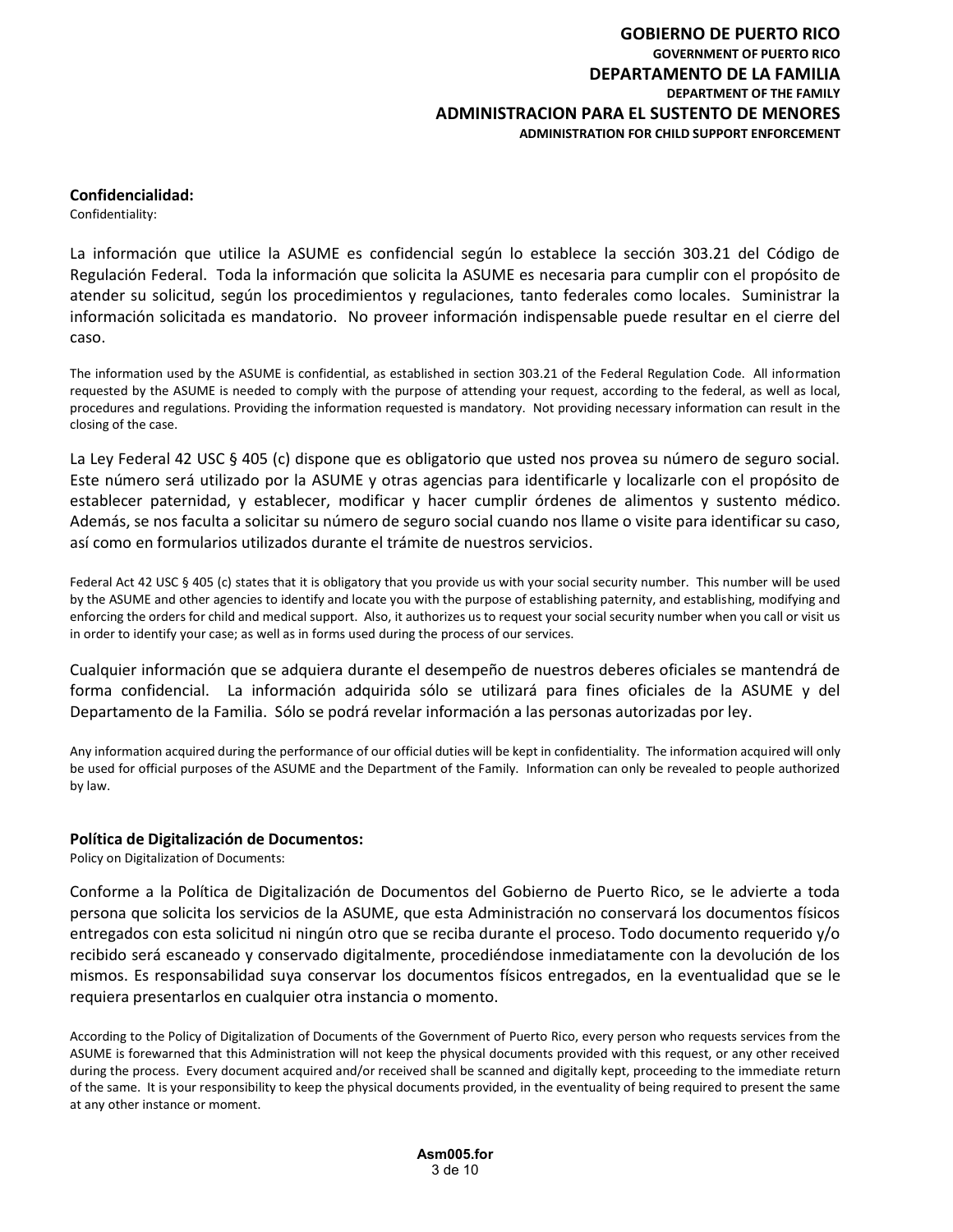### Violencia Doméstica:

Domestic Violence:

Si usted tiene alguna preocupación por su seguridad, debe informarle al funcionario que trabaja su caso su inquietud. En estas circunstancias, el/la trabajador del caso identificará el mismo para tomar medidas cautelares, que incluye el no divulgar su información. En el caso que ud sea la Persona Custodia, también se protegerá la información de sus hijos.

If you have any concern for your safety, you must inform your concern to the caseworker. In these circumstances, the official will identify your case in order to take necessary measures, which includes not disclosing your information. In the case that you are the Custodial Person, the information of your children will also be protected.

### Terminación de Servicios:

Termination of Services:

La persona solicitante podría terminar los servicios mediante una solicitud escrita en la Oficina Local donde está asignado el caso, siempre y cuando no exista una cesión de derechos bajo el título IV-A o el título IV-E de la Ley Wielencia Doméstica:<br>Si usted tiene alguna preocupación por su seguridad, debe informarle al funcionario que trabaja su caso su<br>inquietud. En estas circunstancias, el/la trabajador del caso identificará el mismo para tomar conforme a lo establecido en la Ley Orgánica y a tenor con las disposiciones del Título 45 del Código de Regulaciones Federales 45CRF 303.11.

The applicant could terminate the services by means of a written request in the Local Office where the case is assigned, as long as there is no assigned, as long as there is no assigned, as long as there is no and the IV-A or in accordance with the provisions of the Organic Law and in accordance with the provisions of Title 45 of the Code of Federal Regulations 45CRF 303.11.

### Método de Notificación

Method of Notification

ara contactarlo: correo electrónico, correo ordinario a la<br>
endo del proceso que se esté llevando a cabo. Es la<br>
ficar de inmediato cualquier cambio en su información de<br>
ordinary mail to the postal address provided or cer La ASUME podrá utilizar los siguientes métodos para contactarlo: correo electrónico, correo ordinario a la dirección provista o correo certificado, dependiendo del proceso que se esté llevando a cabo. Es la responsabilidad del solicitante de los servicios notificar de inmediato cualquier cambio en su información de contacto.

ASUME can use the following methods to contact you: email, by ordinary mail to the postal address provided or certified mail, dependig of the process ahead. It is the responsibility of the requestor of the services to notify immediately any change in the contact information.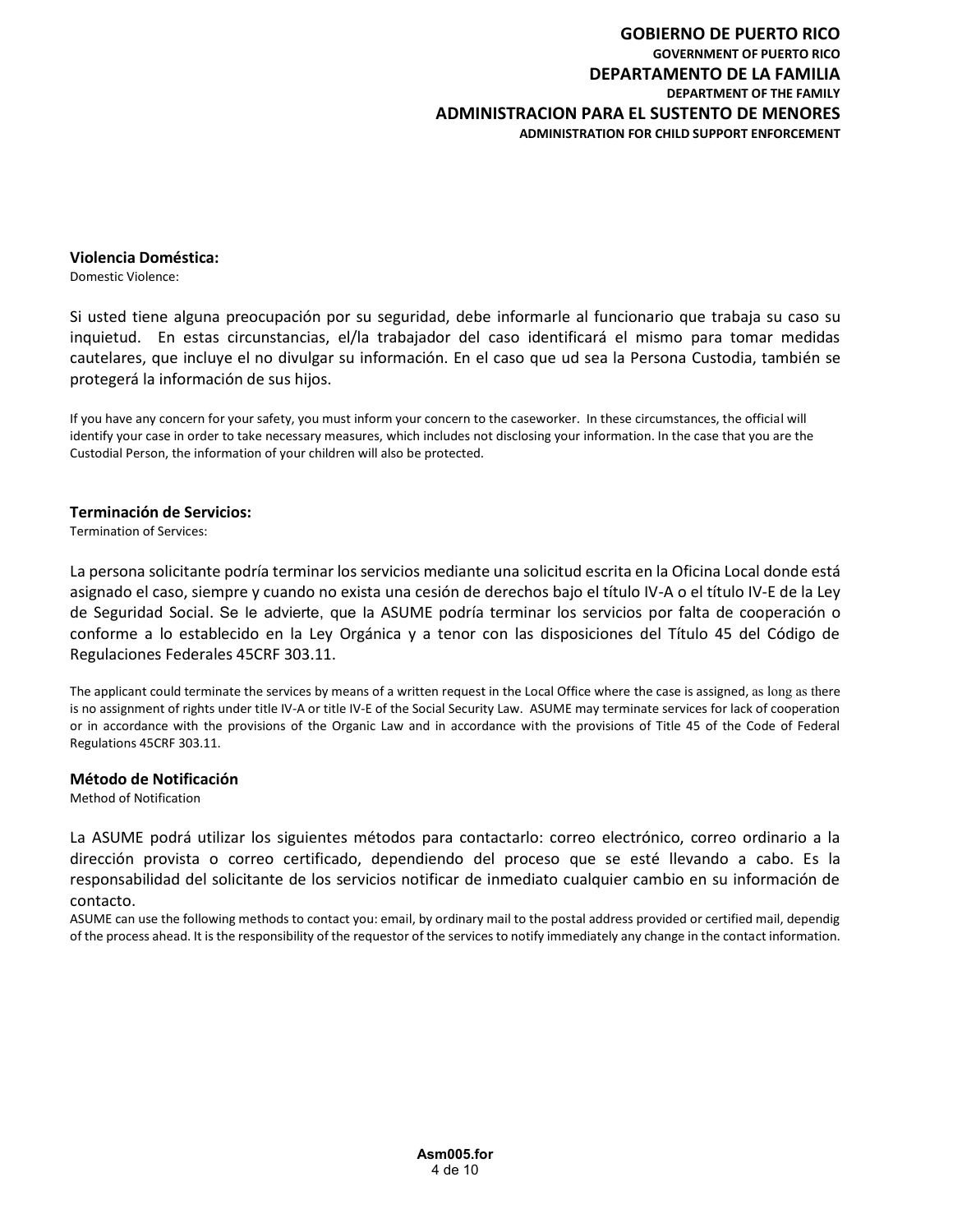

### GOBIERNO DE PUERTO RICO GOVERNMENT OF PUERTO RICO DEPARTAMENTO DE LA FAMILIA DEPARTMENT OF THE FAMILY ADMINISTRACION PARA EL SUSTENTO DE MENORES

| DEPARTAMENTO DE LA<br>FAMILIA<br><b>IDMINISTRACIÓN PARA</b><br>EL SUSTENTO DE MENORES                                                                                    |                                                      |           |                                                                                           |                 |                                   |                                                    | <b>GOBIERNO DE PUERTO RICO</b><br><b>GOVERNMENT OF PUERTO RICO</b><br>DEPARTAMENTO DE LA FAMILIA<br>DEPARTMENT OF THE FAMILY<br><b>ADMINISTRACION PARA EL SUSTENTO DE MENORES</b><br>ADMINISTRATION FOR CHILD SUPPORT ENFORCEMENT |
|--------------------------------------------------------------------------------------------------------------------------------------------------------------------------|------------------------------------------------------|-----------|-------------------------------------------------------------------------------------------|-----------------|-----------------------------------|----------------------------------------------------|-----------------------------------------------------------------------------------------------------------------------------------------------------------------------------------------------------------------------------------|
| Información Personal de la Persona Custodia<br>$\mathbf{I}$<br>Personal Information of the Custodial Person                                                              |                                                      | ப         |                                                                                           |                 |                                   | Select if you are the requestor of services        | Marque si ud es la persona que solicita los servicios                                                                                                                                                                             |
| Nombre y apellidos<br>Name and surnames                                                                                                                                  |                                                      |           |                                                                                           |                 |                                   | Número de Seguro Social<br>Social Security Number  |                                                                                                                                                                                                                                   |
| Nombre/ Name<br>Primer Apellido / Last Name Segundo Apellido / Second Last Name<br>Initial                                                                               |                                                      |           |                                                                                           |                 |                                   |                                                    |                                                                                                                                                                                                                                   |
| Dirección Postal Postal Address:<br>Postal Address:                                                                                                                      | Dirección Residencial<br><b>Residential Address:</b> |           |                                                                                           |                 |                                   | Fecha de nacimiento<br>Date of Birth               |                                                                                                                                                                                                                                   |
| $\Box$ última conocida/ Last known<br>$\sqcup$ Actual                                                                                                                    | $\Box$ Actual                                        |           | $\Box$ última conocida<br>Last known                                                      |                 |                                   | Día / Day                                          | Mes/ Month<br>Año / Year<br>Lugar de nacimiento/ Place of Birth:                                                                                                                                                                  |
| Teléfono Residencial/ Residential Telephone:                                                                                                                             | Teléfono de Trabajo<br>Work Telephone:               |           |                                                                                           | Cellular Phone: | Teléfono Celular/                 | Edad / Age<br>Email:                               | Sexo $\square$ F<br>$\square$ M<br>$\Box$ Otro<br>Other<br>Sex                                                                                                                                                                    |
| Estado Civil Actual/ Actual Civil Status<br>Raza/Race                                                                                                                    |                                                      |           |                                                                                           |                 | Nombre del/la Cónyuge, si aplica: |                                                    |                                                                                                                                                                                                                                   |
| Régimen económico Economical Regime:<br>$\Box$ Sociedad legal de Bienes Gananciales<br>Conjugal Partnership<br>$\Box$ Capitulaciones Matrimoniales Prenuptial Agreements |                                                      |           | Spouse's Name, if applies:<br>You are in military service<br>$\Box$ Sí, Indique cuál rama |                 | Se encuentra en servicio militar  | You are imprisoned<br>$\Box$ Si / Yes<br>$\Box$ No | Se encuentra confinado/a                                                                                                                                                                                                          |
|                                                                                                                                                                          |                                                      | $\Box$ No |                                                                                           |                 |                                   |                                                    | □ Desconoce /Unknown                                                                                                                                                                                                              |
| Nombre del Patrono/ Employer's Name:<br>$\Box$ Actual $\Box$ último conocido / Last known                                                                                | Dirección del Patrono/ Employer's Address:           |           | □ Desconoce /Unknown                                                                      |                 |                                   | Employer's Telephone:                              | Teléfono del Patrono:                                                                                                                                                                                                             |
| Patrono provee cubierta de seguro médica<br>$\Box$ No<br>$\Box$ Si / Yes<br>Employer provides medical insurance cover:                                                   | Name and surnames:<br>Relationship:                  |           |                                                                                           |                 |                                   |                                                    | Provea información sobre una persona contacto/ Indicate information of a contact person:                                                                                                                                          |
|                                                                                                                                                                          |                                                      |           |                                                                                           |                 |                                   |                                                    |                                                                                                                                                                                                                                   |
| Indique si ha recibido beneficios de los siguientes programas/Inform if you have receibed benefits from the programs below:                                              |                                                      |           |                                                                                           |                 |                                   |                                                    |                                                                                                                                                                                                                                   |
| Programa                                                                                                                                                                 |                                                      |           | Si / Yes                                                                                  | No              | your case                         | Oficina a cargo de su<br>caso/ Office handling     | Mes y Año del último<br><b>beneficio/</b> Month and year of<br>the last benefit received                                                                                                                                          |
| Programa de Ayuda Temporera a Familias con Niños<br>Necesitados (TANF) / Temporary Assistance for Needy Families Program<br>(TANF)                                       |                                                      |           |                                                                                           |                 |                                   |                                                    |                                                                                                                                                                                                                                   |
| Medicaid                                                                                                                                                                 |                                                      |           |                                                                                           |                 |                                   |                                                    |                                                                                                                                                                                                                                   |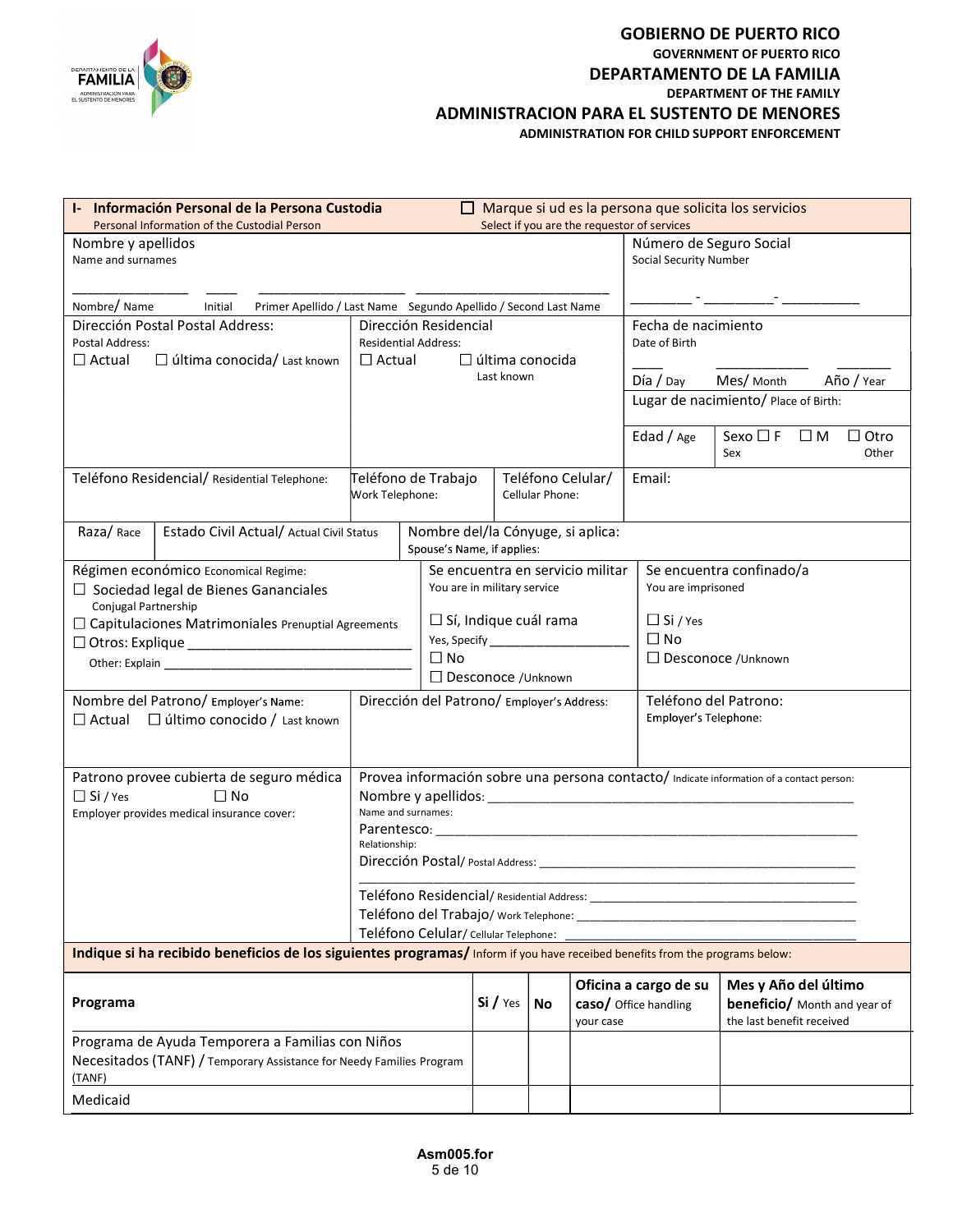

### GOBIERNO DE PUERTO RICO GOVERNMENT OF PUERTO RICO DEPARTAMENTO DE LA FAMILIA DEPARTMENT OF THE FAMILY ADMINISTRACION PARA EL SUSTENTO DE MENORES

| DEPARTAMENTO DE LA<br>FAMILIA<br>ADMINISTRACIÓN PARA<br><b>SUSTENTO DE MENORES</b>                                                   |                             |                                                                 |                        |                                                |                                 | <b>GOBIERNO DE PUERTO RICO</b><br><b>GOVERNMENT OF PUERTO RICO</b><br>DEPARTAMENTO DE LA FAMILIA<br><b>DEPARTMENT OF THE FAMILY</b><br><b>ADMINISTRACION PARA EL SUSTENTO DE MENORES</b><br><b>ADMINISTRATION FOR CHILD SUPPORT ENFORCEMENT</b> |
|--------------------------------------------------------------------------------------------------------------------------------------|-----------------------------|-----------------------------------------------------------------|------------------------|------------------------------------------------|---------------------------------|-------------------------------------------------------------------------------------------------------------------------------------------------------------------------------------------------------------------------------------------------|
| II- Información Personal de la Persona No Custodia<br>Personal Information of the Custodial Person                                   |                             |                                                                 |                        | Select if you are the requestor of services    |                                 | $\Box$ Marque si ud es la persona que solicita los servicios                                                                                                                                                                                    |
| Nombre y apellidos<br>Name and surnames                                                                                              |                             |                                                                 |                        |                                                | Social Security Number          | Número de Seguro Social                                                                                                                                                                                                                         |
| Nombre/Name<br>Initial<br>Primer Apellido / Last Name Segundo Apellido / Second Last Name                                            |                             |                                                                 |                        |                                                |                                 |                                                                                                                                                                                                                                                 |
| Dirección Postal Postal Address:<br>Postal Address:<br>□ última conocida/ Last known<br>$\Box$ Actual                                | <b>Residential Address:</b> | Dirección Residencial<br>$\Box$ última conocida                 |                        |                                                | Date of Birth                   | Fecha de nacimiento                                                                                                                                                                                                                             |
| $\sqcup$ Actual                                                                                                                      |                             |                                                                 | Last known             |                                                | Día / Day                       | Mes/ Month<br>Año / Year                                                                                                                                                                                                                        |
|                                                                                                                                      |                             |                                                                 |                        |                                                |                                 | Lugar de nacimiento/ Place of Birth:                                                                                                                                                                                                            |
| Teléfono Residencial/ Residential Telephone:                                                                                         |                             | Teléfono de Trabajo                                             |                        | Teléfono Celular/                              | Edad Age<br>Email:              | $\Box$ Otro<br>Sexo $\Box$ F<br>$\Box$ M<br>Other<br>Sex                                                                                                                                                                                        |
|                                                                                                                                      | Work Telephone:             |                                                                 | <b>Cellular Phone:</b> |                                                |                                 |                                                                                                                                                                                                                                                 |
| Estado Civil Actual/ Actual Civil Status<br>Raza/Race                                                                                |                             | Nombre del/la Cónyuge, si aplica:<br>Spouse's Name, if applies: |                        |                                                |                                 |                                                                                                                                                                                                                                                 |
| Régimen económico Economical Regime:<br>$\Box$ Sociedad legal de Bienes Gananciales<br>Conjugal Partnership                          |                             | You are in military service<br>$\Box$ Sí, Indique cuál rama     |                        | Se encuentra en servicio militar               | You are imprisoned              | Se encuentra confinado/a                                                                                                                                                                                                                        |
| $\Box$ Capitulaciones Matrimoniales Prenuptial Agreements                                                                            |                             | $\Box$ No                                                       |                        |                                                | $\Box$ Si / Yes<br>$\square$ No |                                                                                                                                                                                                                                                 |
|                                                                                                                                      |                             | $\Box$ Desconoce /Unknown                                       |                        |                                                |                                 | □ Desconoce /Unknown                                                                                                                                                                                                                            |
| Nombre del Patrono/ Employer's Name:<br>$\Box$ Actual<br>$\Box$ último conocido<br>Last known                                        |                             | Dirección del Patrono/ Employer's Address:                      |                        |                                                |                                 | Teléfono del Patrono:<br>Employer's Telephone:                                                                                                                                                                                                  |
| Patrono provee cubierta de seguro médica                                                                                             |                             |                                                                 |                        |                                                |                                 | Provea información sobre una persona contacto/ Indicate information of a contact person:                                                                                                                                                        |
| $\Box$ No<br>$\Box$ Si / Yes<br>Employer provides medical insurance cover:                                                           | Name and surnames:          |                                                                 |                        |                                                |                                 |                                                                                                                                                                                                                                                 |
|                                                                                                                                      |                             |                                                                 |                        |                                                |                                 |                                                                                                                                                                                                                                                 |
|                                                                                                                                      | Relationship:               |                                                                 |                        |                                                |                                 |                                                                                                                                                                                                                                                 |
|                                                                                                                                      |                             |                                                                 |                        |                                                |                                 |                                                                                                                                                                                                                                                 |
|                                                                                                                                      |                             |                                                                 |                        |                                                |                                 |                                                                                                                                                                                                                                                 |
| Indique si ha recibido beneficios de los siguientes programas/ Inform if you have receibed benefits from the programs below:         |                             |                                                                 |                        |                                                |                                 |                                                                                                                                                                                                                                                 |
| Programa                                                                                                                             |                             | Si / Yes                                                        | No                     | Oficina a cargo de su<br>caso/ Office handling |                                 | Mes y Año del último<br><b>beneficio/</b> Month and year of the<br>last benefit received                                                                                                                                                        |
| Programa de Ayuda Temporera a Familias con Niños<br>Necesitados (TANF) / Temporary Assistance for Needy Families<br>Program (TANF) ? |                             |                                                                 |                        | your case                                      |                                 |                                                                                                                                                                                                                                                 |
| Medicaid                                                                                                                             |                             |                                                                 |                        |                                                |                                 |                                                                                                                                                                                                                                                 |
|                                                                                                                                      |                             |                                                                 |                        |                                                |                                 |                                                                                                                                                                                                                                                 |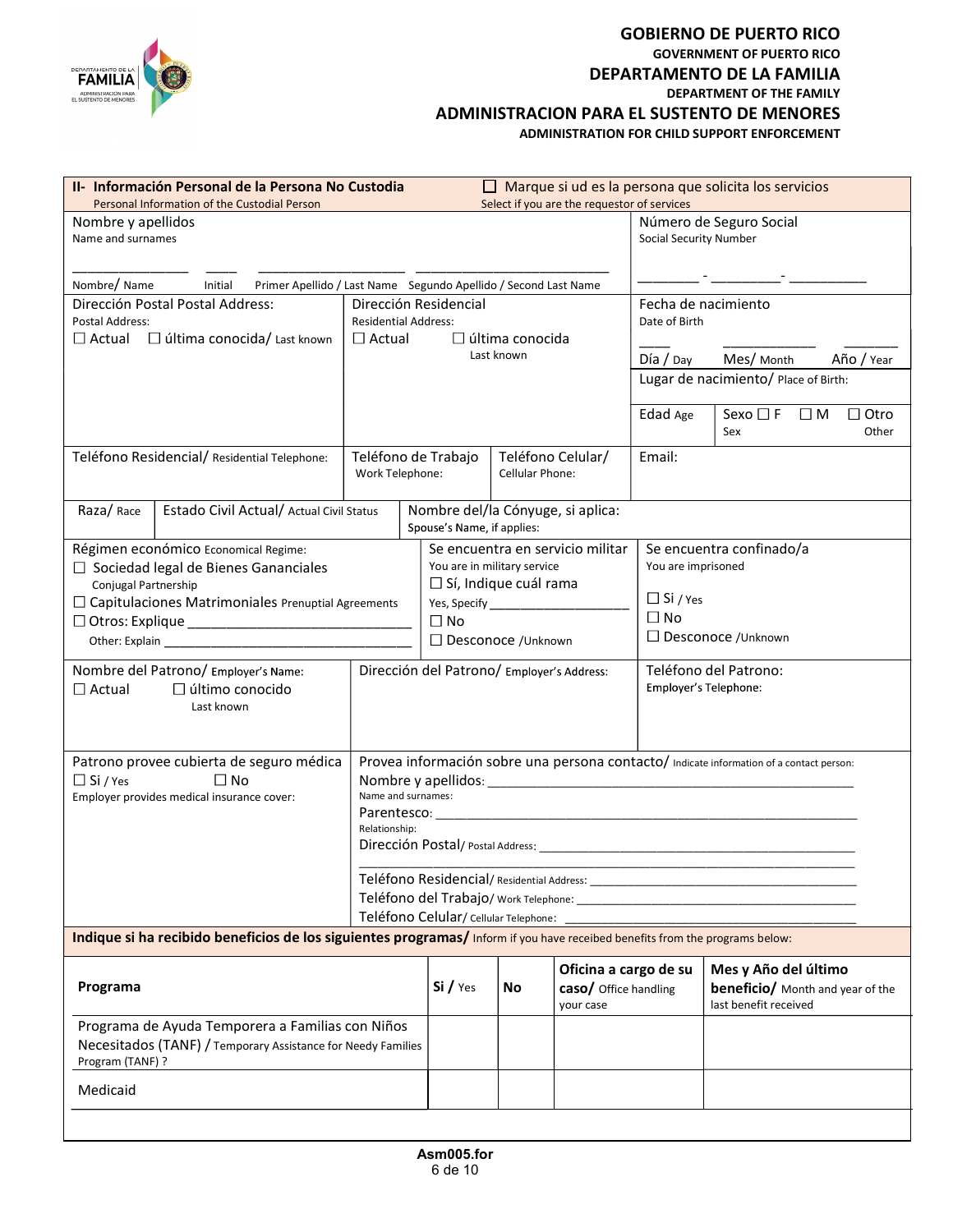

| Menor reconocido<br>Child acknowledged by<br>por su padre<br>his father                                                             |                                                       |  |  |
|-------------------------------------------------------------------------------------------------------------------------------------|-------------------------------------------------------|--|--|
| Born in a marriage<br>Nació en un<br>matrimonio                                                                                     |                                                       |  |  |
| Lugar de Nacimiento<br>Place of birth                                                                                               |                                                       |  |  |
| Fecha de Nacimiento<br>Date of birth                                                                                                |                                                       |  |  |
| Sexo<br>Sex                                                                                                                         |                                                       |  |  |
| Número de Seguro Social<br>Social Security Number                                                                                   |                                                       |  |  |
|                                                                                                                                     |                                                       |  |  |
| los que solicita servicios/ Information about the children for whom you request services<br>III. Información sobre los menores para | Iombre Completo y Apellidos/ Full name and Last names |  |  |

| Sexo<br>Sex<br>Número de Seguro Social<br>Social Security Number<br>Nombre Completo y Apellidos/ Full name and Last names<br>S<br>$\mathbf{\sim}$<br>$\overline{\phantom{0}}$                                                                                                                                                                                                                                                                                                                                                                                        | Fecha de Nacimiento                          |                                                                  |                                                   |                                                                         |
|----------------------------------------------------------------------------------------------------------------------------------------------------------------------------------------------------------------------------------------------------------------------------------------------------------------------------------------------------------------------------------------------------------------------------------------------------------------------------------------------------------------------------------------------------------------------|----------------------------------------------|------------------------------------------------------------------|---------------------------------------------------|-------------------------------------------------------------------------|
|                                                                                                                                                                                                                                                                                                                                                                                                                                                                                                                                                                      | Date of birth                                | Lugar de Nacimiento<br>Place of birth                            | Born in a marriage<br>Nació en un<br>matrimonio   | Menor reconocido<br>Child acknowledged by<br>por su padre<br>his father |
|                                                                                                                                                                                                                                                                                                                                                                                                                                                                                                                                                                      |                                              |                                                                  |                                                   |                                                                         |
|                                                                                                                                                                                                                                                                                                                                                                                                                                                                                                                                                                      |                                              |                                                                  |                                                   |                                                                         |
|                                                                                                                                                                                                                                                                                                                                                                                                                                                                                                                                                                      |                                              |                                                                  |                                                   |                                                                         |
| 4                                                                                                                                                                                                                                                                                                                                                                                                                                                                                                                                                                    |                                              |                                                                  |                                                   |                                                                         |
| Б                                                                                                                                                                                                                                                                                                                                                                                                                                                                                                                                                                    |                                              |                                                                  |                                                   |                                                                         |
| IV. Información sobre cubierta de seguro médico de los menores para los que solicita servicios/ Information about health insurance coverage for the children for whom you request services<br>Si los menores poseen una cubierta de seguro médico, especifique el tipo de seguro médico. Incluya la información del seguro médico que le provee el gobierno.<br>If the children have a health insurance coverage, you must specify the type of health insurance. You must include the information related to the health insurance policy provided by the Government. |                                              |                                                                  |                                                   |                                                                         |
|                                                                                                                                                                                                                                                                                                                                                                                                                                                                                                                                                                      |                                              |                                                                  |                                                   |                                                                         |
| principal<br>Nombre<br>compañía<br>Name of the company that<br>que provee cubierta:<br>Nombre de la<br>provides cover:<br>Nombre de los hijos que poseen una cubierta de seguro<br>Name of the children that have a health insurance policy<br>médico                                                                                                                                                                                                                                                                                                                | asegurado/a<br>Name of the main insured<br>굥 | Relationship with the<br>con<br>el/la menor<br>Relación<br>child | grupo:<br>de<br>Type of Cover<br>cubierta<br>Tipo | póliza<br>Policy or group number:<br>$\frac{1}{\sigma}$<br>Número       |
| H                                                                                                                                                                                                                                                                                                                                                                                                                                                                                                                                                                    |                                              |                                                                  |                                                   |                                                                         |
| $\sim$                                                                                                                                                                                                                                                                                                                                                                                                                                                                                                                                                               |                                              |                                                                  |                                                   |                                                                         |
| S                                                                                                                                                                                                                                                                                                                                                                                                                                                                                                                                                                    |                                              |                                                                  |                                                   |                                                                         |
| 4                                                                                                                                                                                                                                                                                                                                                                                                                                                                                                                                                                    |                                              |                                                                  |                                                   |                                                                         |
| LN                                                                                                                                                                                                                                                                                                                                                                                                                                                                                                                                                                   |                                              |                                                                  |                                                   |                                                                         |
| Asm005.for<br>7 de 10                                                                                                                                                                                                                                                                                                                                                                                                                                                                                                                                                |                                              |                                                                  |                                                   |                                                                         |

# Asm005.for 7 de <sup>10</sup>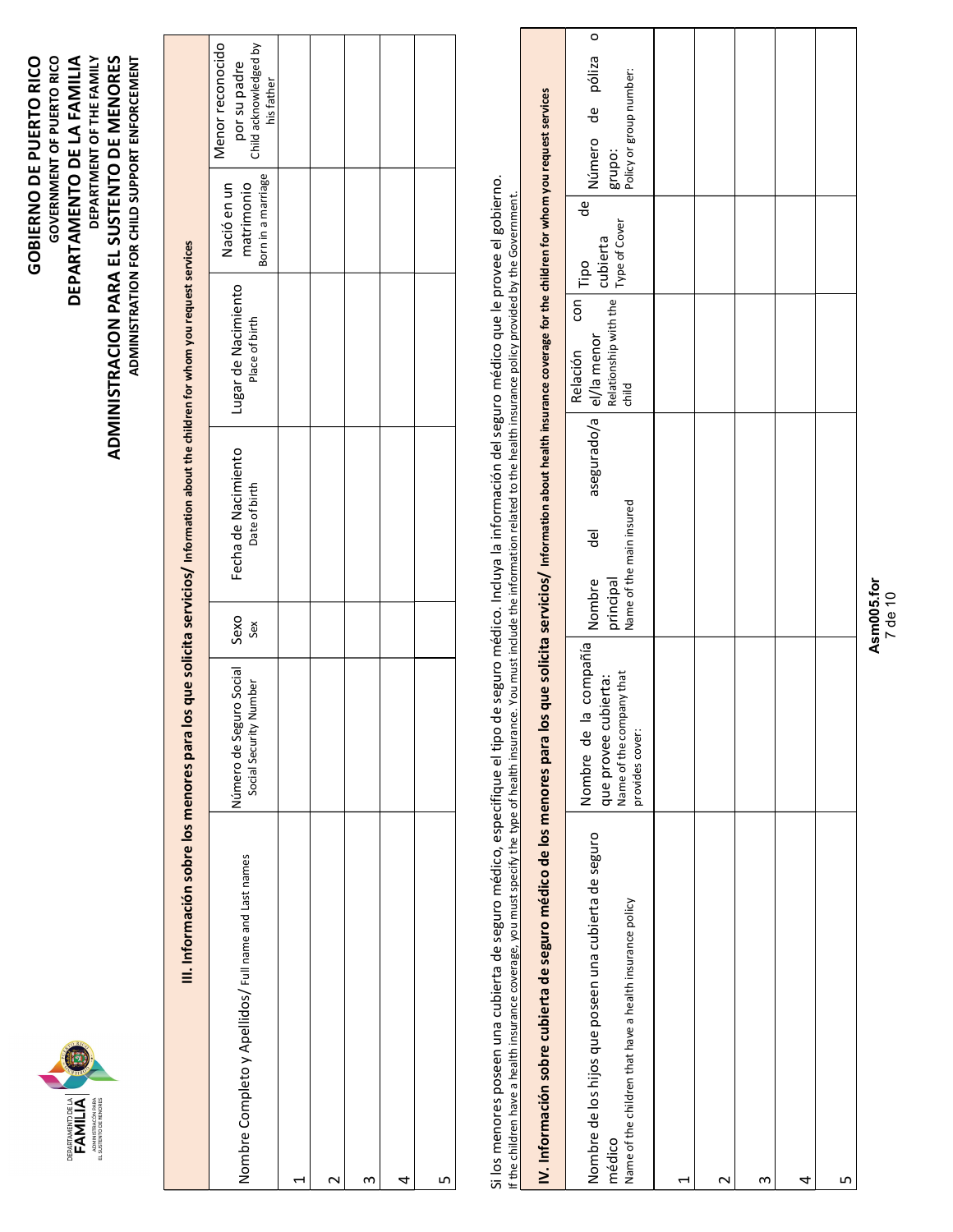

# GOBIERNO DE PUERTO RICO GOVERNMENT OF PUERTO RICO DEPARTAMENTO DE LA FAMILIA DEPARTMENT OF THE FAMILY GOBIERNO DE PUERTO RICO<br>
GOVERNMENT OF PUERTO RICO<br>
DEPARTAMENTO DE LA FAMILIA<br>
DEPARTMENT OF THE FAMILY<br>
ADMINISTRACION PARA EL SUSTENTO DE MENORES<br>
ADMINISTRATION FOR CHILD SUPPORT ENFORCEMENT<br> **EPARTMENT OF MENORES**<br>
AD ADMINISTRATION FOR CHILD SUPPORT ENFORCEMENT

|                                                                                                                                                                                                                                                                                             | Información relacionada con la Orden Pensión Alimentaria, si aplica: |                                                                             |                                                                                      | DEPARTAMENTO DE LA<br><b>FAMILIA</b><br>ADMINISTRACIÓN PARA<br>EL SUSTENTO DE MENORES<br>$III -$ |
|---------------------------------------------------------------------------------------------------------------------------------------------------------------------------------------------------------------------------------------------------------------------------------------------|----------------------------------------------------------------------|-----------------------------------------------------------------------------|--------------------------------------------------------------------------------------|--------------------------------------------------------------------------------------------------|
|                                                                                                                                                                                                                                                                                             |                                                                      | Information related to the Child Support Order, if applies:                 |                                                                                      |                                                                                                  |
| Si existe la Orden, Indique quien emitió la<br>misma:<br>If there is an Order, indicate who issued the same:<br>$\Box$ Tribunal de PR/ A Court of PR<br>□ Tribunal de otro Estado/ Another State's Court                                                                                    | Indique el número de la orden:<br>Provide the order's number:        |                                                                             | $\square$ No                                                                         | Existe una orden de pensión<br>alimentaria:<br>A child support order exists:<br>$\Box$ Si/yes    |
| □ Tribunal de otro País/ Another Country's Court<br>$\square$ ASUME                                                                                                                                                                                                                         |                                                                      |                                                                             | Fecha de la Orden, Resolución o Sentencia<br>Date of the Order, Decision or Judgment |                                                                                                  |
| Indique donde se emitió la misma:                                                                                                                                                                                                                                                           |                                                                      | Año/ Year                                                                   | Mes/ Month                                                                           | Día/Day                                                                                          |
| Ciudad/ City<br>País/Country<br>Estado / State                                                                                                                                                                                                                                              |                                                                      |                                                                             |                                                                                      |                                                                                                  |
| Indique nombre y apellidos de la persona<br>obligada a proveer la pensión alimentaria:<br>Indicate the name and surnames of the person obligated<br>to provide child support:                                                                                                               | $\Box$ Bi semanal/ Bi weekly<br>$\Box$ Quincenal/ Semi monthly       | Frecuencia / Frequency<br>$\Box$ Semanal/ Weekly<br>$\Box$ Mensual/ Monthly | Cantidad de pensión alimentaria:                                                     | Child Support amount:<br>Cantidad/ Amount                                                        |
| Si ud. recibió los pagos directamente y existe deuda, deberá adjuntar un historial mes por mes que muestre el pago adeudado y<br>If you received payments directly and there is debt, attach a history of payments that shows the period of the calculation, in order to register the same. |                                                                      | el pago recibido para poder registrar la misma.                             |                                                                                      |                                                                                                  |
|                                                                                                                                                                                                                                                                                             |                                                                      |                                                                             |                                                                                      | Ejemplo / Example:                                                                               |
| Balance adeudado                                                                                                                                                                                                                                                                            | Pago Recibido<br>Payment received                                    | Pensión<br>Child Support                                                    | Mes<br>Month                                                                         | Año                                                                                              |
| <b>Balance owed</b>                                                                                                                                                                                                                                                                         |                                                                      |                                                                             |                                                                                      | Year                                                                                             |

### Declaración de la Persona Solicitante:

Declaration of the Requesting Person:

notice and correcta y que cualquier información falsa podría resultar<br>soperar con la ASUME para que mi caso sea procesado, y que mi falta<br>eído y entiendo la NOTIFICACION que antecede.<br>the end correct and that any false inf Afirmo que la información contenida en esta Solicitud de Servicios es cierta y correcta y que cualquier información falsa podría resultar en cargos por perjurio contra mi persona. Entiendo que debo cooperar con la ASUME para que mi caso sea procesado, y que mi falta de cooperación podría conllevar la terminación de mi caso. He leído y entiendo la NOTIFICACION que antecede. I affirm that the information contained in this Request of Services is true and correct and that any false information can result in charges of perjury against me. I understand that I must cooperate with the ASUME for my case to be processed and that my lack of cooperation can entail the termination

of my case. I have read and understood the preceding NOTIFICATION.

Por lo presente, solicito los servicios que ofrece la ASUME. I hereby request the services offered by the ASUME.

| Firma de la Persona Solicitante |  |
|---------------------------------|--|
| Signature Requesting Person     |  |

Fecha (Día / Mes / Año) Date (Day/Month/Year)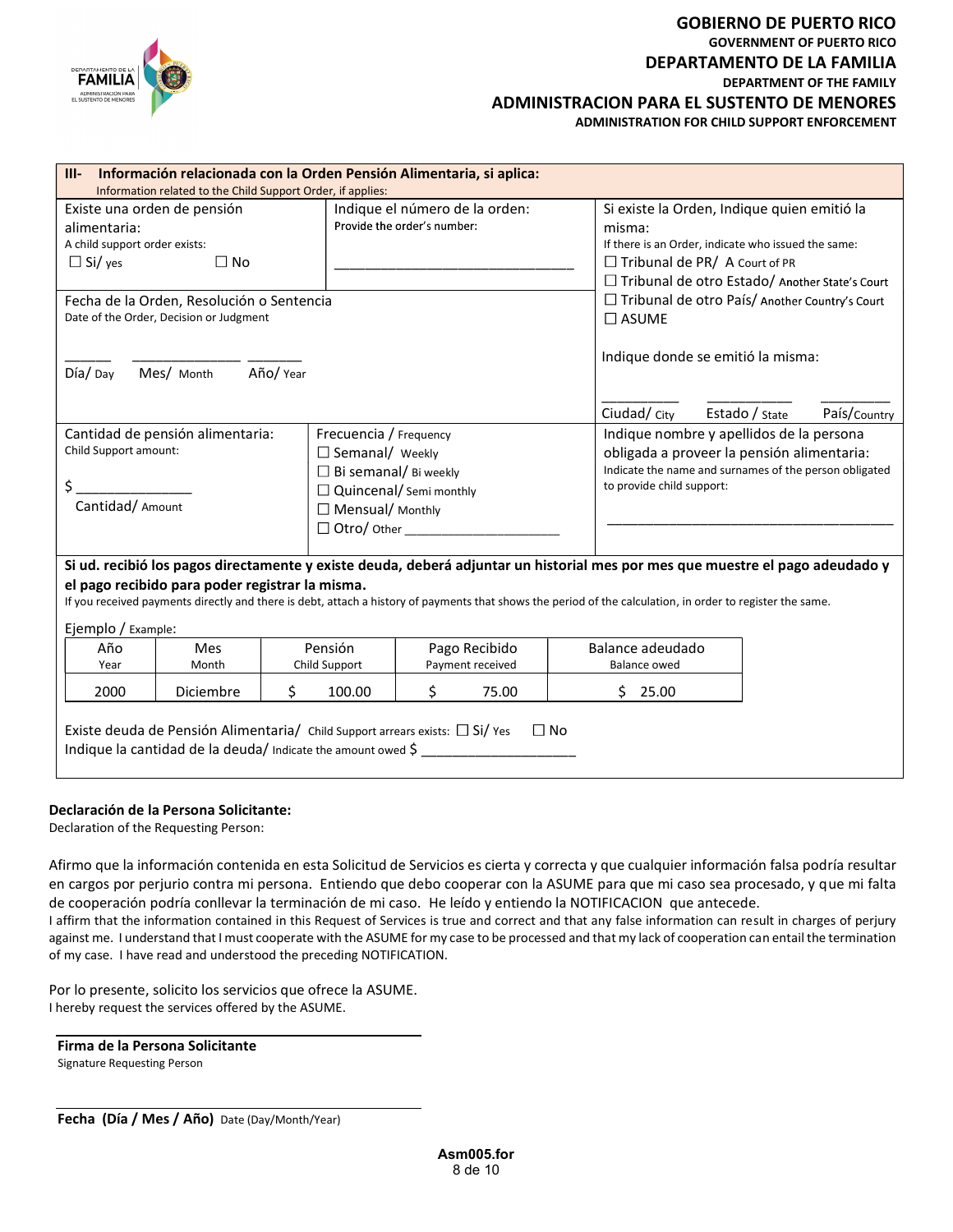# Solicitud para acogerse a Depósito Directo de pensión alimentaria Request for Direct Deposit

|                                     |                                          | Nombre (Name) Apellido Paterno (First Last Name) Apellido Materno (Second Last Name) |
|-------------------------------------|------------------------------------------|--------------------------------------------------------------------------------------|
|                                     |                                          |                                                                                      |
| <b>ASUME Case Number</b>            |                                          |                                                                                      |
|                                     |                                          |                                                                                      |
| <b>Social Security Number:</b>      |                                          |                                                                                      |
| Dirección postal:                   |                                          |                                                                                      |
| Postal Address:                     |                                          | <u> 1989 - Johann Stoff, amerikansk politiker (d. 1989)</u>                          |
|                                     |                                          |                                                                                      |
|                                     |                                          |                                                                                      |
| Residential telephone :             |                                          |                                                                                      |
|                                     |                                          |                                                                                      |
| Celular telephone:                  |                                          |                                                                                      |
|                                     |                                          |                                                                                      |
| <b>Financial Institution's Name</b> |                                          |                                                                                      |
|                                     |                                          |                                                                                      |
| <b>Branch</b>                       |                                          | City                                                                                 |
|                                     |                                          |                                                                                      |
|                                     | Número de ruta: ________________________ |                                                                                      |
| Route Number                        |                                          | <b>Bank Account Number</b>                                                           |
| Tipo de Cuenta:                     | Cheques ________________                 | Ahorros                                                                              |
| Account Type                        | Check                                    | Savings                                                                              |
|                                     |                                          |                                                                                      |
|                                     |                                          |                                                                                      |
|                                     |                                          |                                                                                      |
|                                     |                                          |                                                                                      |
|                                     |                                          |                                                                                      |
|                                     |                                          |                                                                                      |
|                                     |                                          |                                                                                      |
|                                     |                                          |                                                                                      |
|                                     |                                          | Asm005.for<br>9 de 10                                                                |
|                                     |                                          |                                                                                      |
|                                     |                                          |                                                                                      |
|                                     |                                          |                                                                                      |